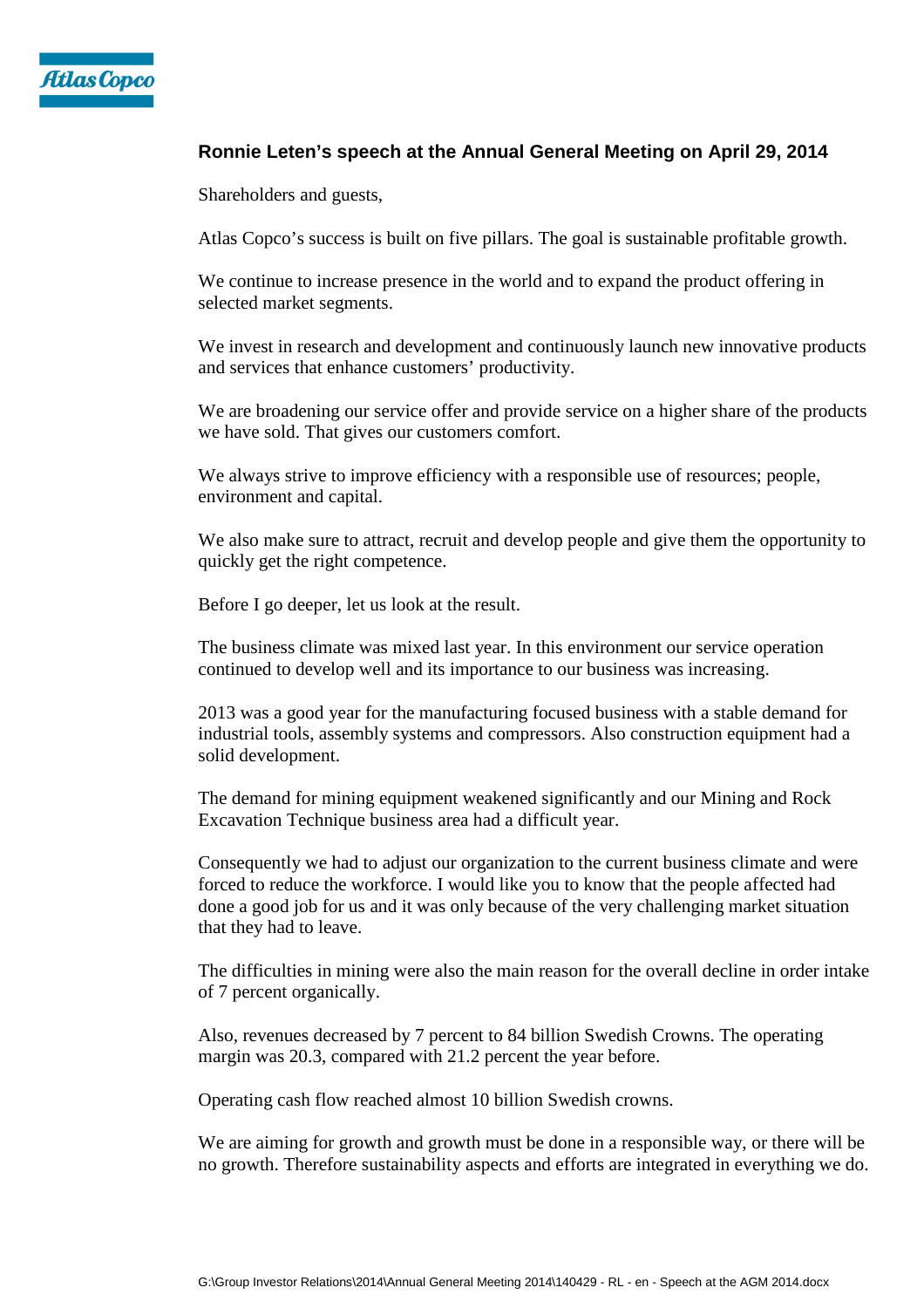

Consequently, our goal matrix for sustainable profitable development includes everything from customer loyalty to energy consumption of our products, to the goal of zero corruption in our operations.

We have ambitious performance targets and are on a good path to decrease CO2 emissions by 20 percent by 2020.

In fact, looking at the current trend we will do even better.

Management systems are in place to ensure we safeguard the environment, health, safety and quality in our operations.

Our goal is that our companies should have the triple certification;

ISO 9001 for quality,

ISO 14001 for environment and

OHSAS 18001 for health and safety.

Our achievements in the sustainability area gained international recognition and we were ranked among the best companies in the world in the most prestigious indexes.

The Global 100 ...

Ethisphere, and the …

Dow Jones Sustainability index.

For the FTSE4Good index we are also very proud to be named a leader.

Looking at the stock market development, the Atlas Copco A share ended at the same level as the previous year.

The total shareholder return of the Atlas Copco share has averaged 21.4 percent per year over the past 10 years. Compare this with 12 percent for the Stockholm Stock Exchange.

Earlier today we presented our results for the first quarter.

We reported an 8% increase in orders received with a strong contribution from Edwards Group, the newly acquired vacuum solutions business.

 Revenues were 21 423 million kronor and we had an operating profit margin of 17.6 percent.

In the near-term, the overall demand is expected to increase somewhat.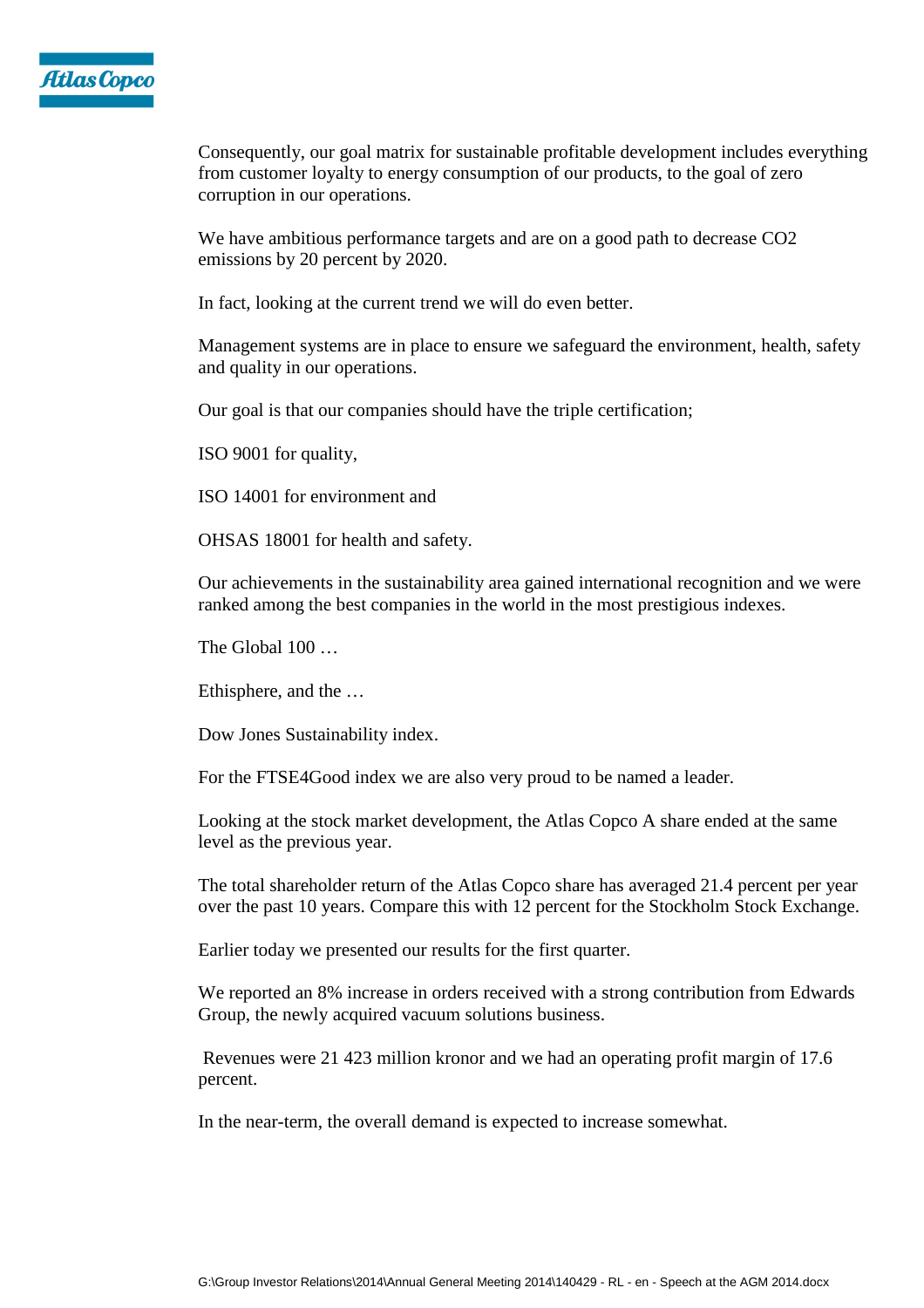

Despite the ups and downs in the market place, we are convinced that we are in a strong position to continue to capitalize on big important global trends:

The continued expansion of growth markets such as Asia, Africa and South America.

The urbanization and the growth of population require investments in infrastructure and drive demand for minerals.

The drive for productivity and energy efficiency from industries in all corners of the world.

We will capitalize on these trends by building on our strategic pillars. As a reminder, the pillars are: Presence, innovation, service, operational excellence and people.

Today we have customers in 182 countries, served by own operations in half of these.

We continued to increase our presence globally, such as by increasing the sales force in the United States and expanding West in China.

We are also strengthening our business in increasingly important markets such as Indonesia, Vietnam, Mexico, Mozambique, Angola and Algeria.

In these markets, as well as in many other where we operate, both personal security and anti-corruption awareness training are in focus for us.

Atlas Copco has many faces. While the majority of our customers buy Atlas Copcobranded products, they have some 40 different brands to choose from.

Depending on if you are buying compressors, tools, construction or mining equipment, or where in the world you are based, you may know us as for example Chicago Pneumatic, or CP, which you see here.

Or you may know us as Quincy, Ceccato or Shenyang.

Each brand plays an important role and fulfills a specific customer need. All of them offer high quality products and service.

Presence is also about expanding into related product segments. In order to speed up the process we acquire technology and products.

Last year we acquired 11 companies. One of them is Synatec, which delivers products and solutions to improve manufacturers' operational processes.

Earlier this year, we completed the acquisition of the Edwards Group, a world-leading provider of vacuum solutions. Let's see what they are doing.

Film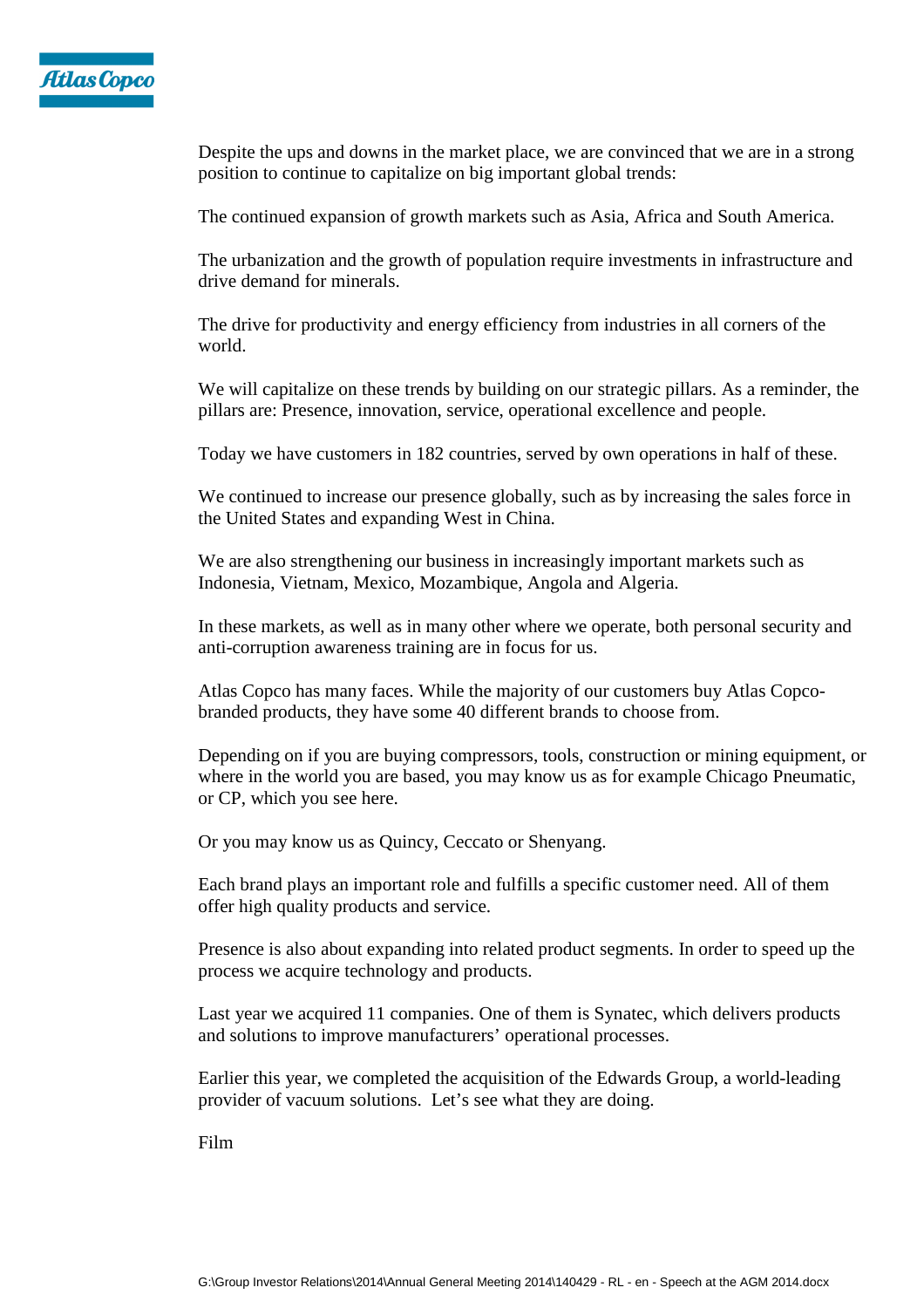

Thanks to the Edwards acquisition, we will be able to offer broader and very powerful solutions to the manufacturing industry. Our mission with Edwards is to become the global market leader in the vacuum market.

The innovative spirit of Atlas Copco is a key factor for our growth. We continuously launch new products and service.

The new generations must always be more productive, safer, ergonomic and energy efficient than the previous generations.

We are extremely proud of our new breakthrough compressor GA VSD+, which only consumes half of the energy compared to traditional compressor technologies. Maybe you saw it before entering this hall.

With this innovation we are setting new industry standards.

Later today this innovation will be rewarded with our John Munck Award for technical innovations.

A new series of electric mine trucks and loaders can reduce the emissions from the mining industry and reduce the operation cost of our customers.

I can talk about our new innovations for hours. But to save some time, let's have a look at a video with some of our more recent successes.

The products that you will see are some of those that will generate revenues in the years to come by adding value to our customers operations.

## Film

We can never take the position as a leading innovator for granted. Therefore we will continue to invest in product development and to increase the competence of our engineers and other functions crucial for our success in this area.

In 2013 the number of development engineers increased by 7 percent and our investment in R&D amounted to 2.7 percent of revenues.

A further proof of our innovation culture are the around 3 400 active patents, corresponding to some 900 innovations.

Atlas Copco's service operation has progressed rapidly since the first dedicated service division was established in 2008. From the end of 2011 each business area has a service division of its own.

Our service operation is not only about maintenance and sales of spare parts. In fact, service is crucial in order to help our customers to become more productive.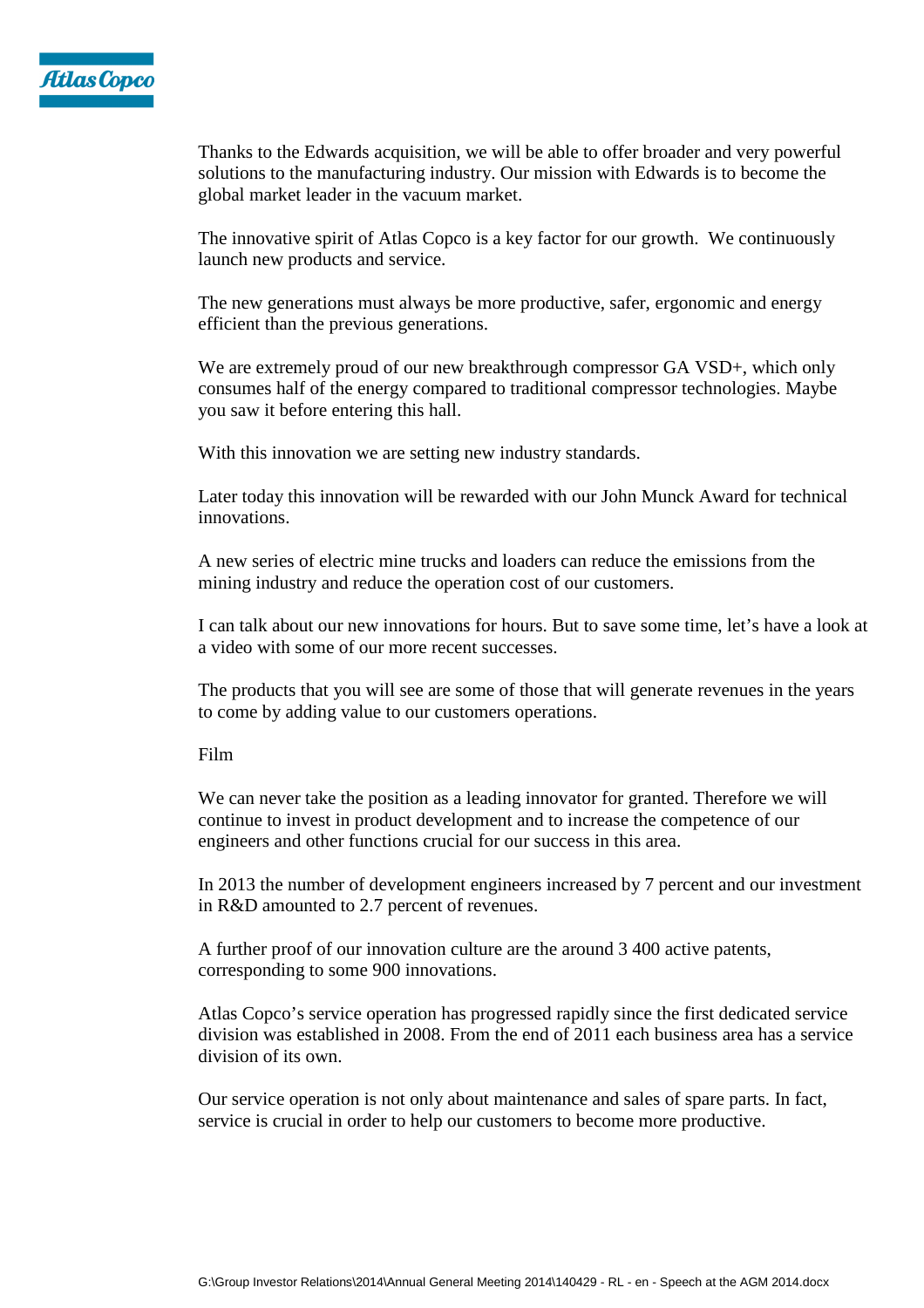

One example is SMARTLink, a data monitoring system for compressors. SMARTLink makes it possible to measure the compressor capacity from remotely and monitor exactly when maintenance is needed.

With this system in place our customers can focus on their core business instead of on their compressors. We will do it for them.

Film.

Service revenues continued to increase in 2013 and now total 43 percent of the Group's revenues. For the first time ever we have more people working with service than in our production units.

Through our service operations we have close cooperation with our customers throughout the lifetime of our products. This gives us valuable insights into their needs, and as such, gives us good ideas for new innovative products.

There is always a better way.

This concept is imbedded in our Atlas Copco genes. We work hard to find new smarter ways to run the business at all times.

Have a look at this example from our roller production facility in Sweden.

In 2012 a roller had to travel 1526 meter around the factory before it was ready to be delivered. Now we are down to 357 meters.

Together with a smarter modular roller design and a more flexible and efficient assembly operation, we have reduced the total cost, increased the product quality and improved the delivery time to customers.

In another example, in less than half a year, we saved a million dollars and reduced the carbon dioxide emission by more than 120 tons by changing the packaging method of goods shipped from a distribution center in the United States.

At the same time the packaging waste was significantly reduced and 100 percent recyclable. The pallet assembly time was reduced significantly and customer satisfaction improved.

Operational excellence is also about ensuring a safe working environment for our people. We strive to reduce the number of accidents to zero and see to that our people stay healthy and enjoy work.

Skilled, competent and motivated employees are essential for our achievements. Without a strong culture and internal drive we will never accomplish our ambitions.

We must attract, recruit and develop a diverse group of co-workers. It is about gender, age and nationality.